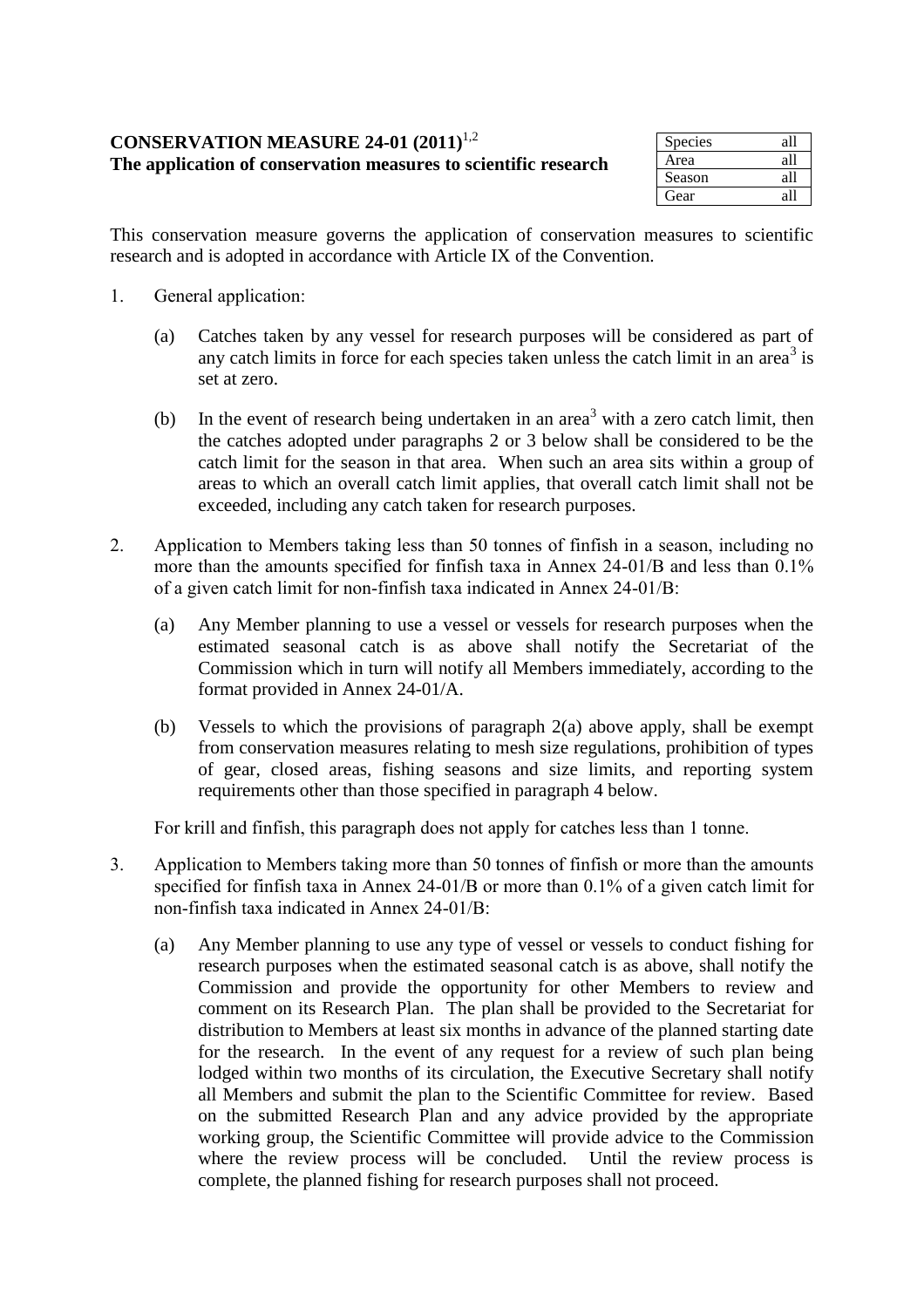- (b) Research Plans shall be reported in accordance with the standardised guidelines and formats adopted by the Scientific Committee, given in Annex 24-01/A.
- $(c)$  Each fishing vessel<sup>4</sup> conducting fishing for research purposes shall have at least two scientific observers, one of whom shall be an observer appointed in accordance with the CCAMLR Scheme of International Scientific Observation, on board throughout all fishing activities within the fishing period.
- 4. Reporting requirements for these research activities are:
	- (a) The CCAMLR within-season five-day reporting system shall apply.
	- (b) All research catches shall be reported to CCAMLR as part of the annual STATLANT returns.
	- (c) A summary of the results of any research subject to the above provisions shall be provided to the Secretariat within 180 days of the completion of the research fishing. Members shall provide a full report to the Scientific Committee within 12 months for review and comment.
	- (d) Catch, effort and biological data resulting from research fishing should be reported to the Secretariat according to the haul-by-haul reporting format for research vessels (C4).
- 5. Other requirements for these research activities are:
	- (a) All vessels conducting research fishing under the research exemption, during a voyage that invokes any commercial fishing, shall be linked to an automated satellite-linked vessel monitoring system in accordance with Conservation Measure 10-04.
	- Except for waters adjacent to the Kerguelen and Crozet Islands
	- Except for waters adjacent to the Prince Edward Islands
	- <sup>3</sup> Any management area including subarea, division or SSRU, whichever is designated as a zero catch limit.
	- 4 In the case of krill research undertaken by fishing vessels, the presence of qualified research scientists on board conducting the notified Research Plan, of which at least one is a national of a Member other than the Member undertaking the research, shall be deemed to fulfil the requirements of paragraph 3(c).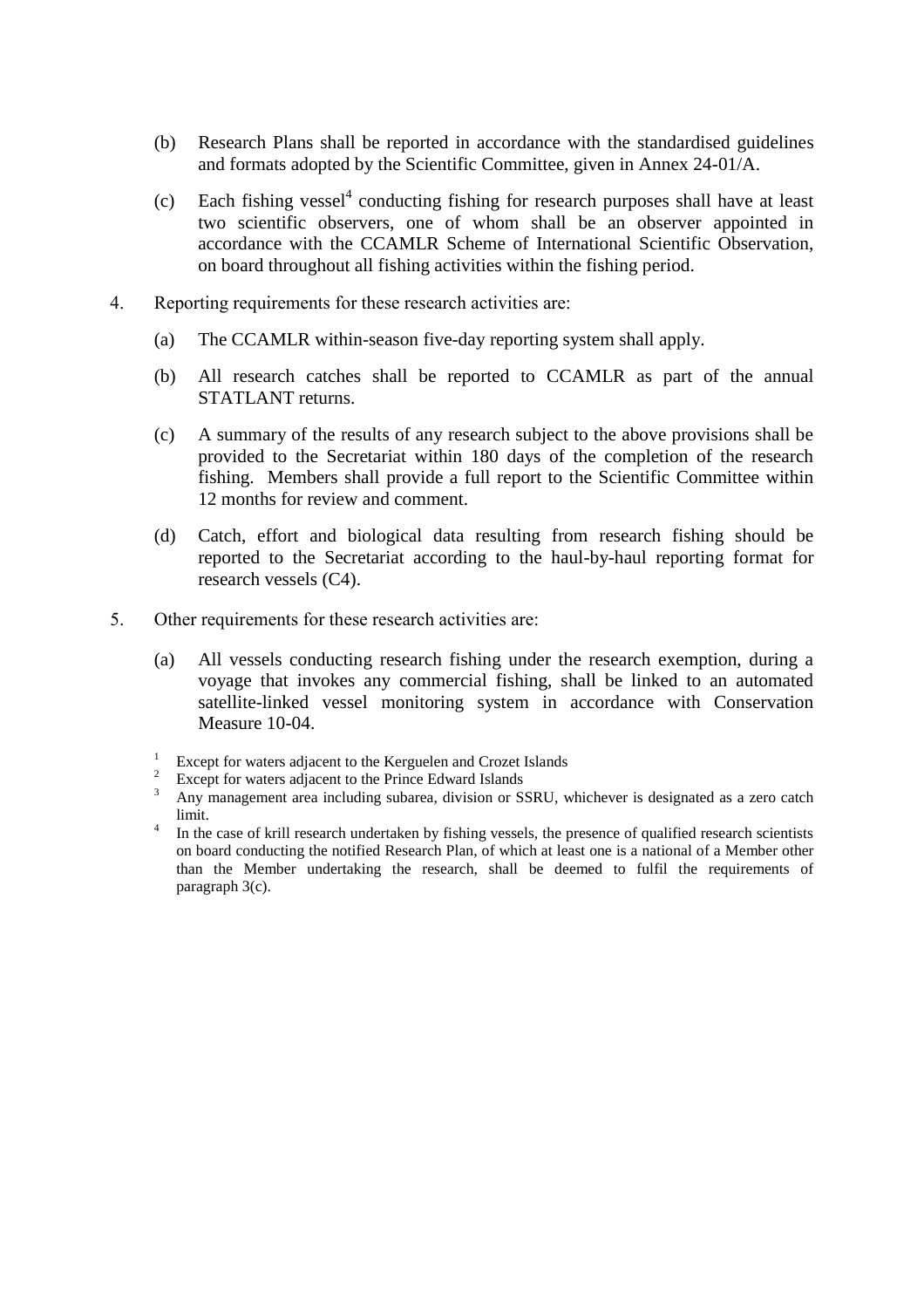# **FORMATS FOR NOTIFICATION OF RESEARCH VESSEL ACTIVITY**

Format 1

#### **NOTIFICATION OF RESEARCH VESSEL ACTIVITY IN ACCORDANCE WITH PARAGRAPH 2 OF CONSERVATION MEASURE 24-01**

| Estimated dates of entering and leaving CAMLR Convention Area __________________ |
|----------------------------------------------------------------------------------|
|                                                                                  |
| Fishing equipment likely to be used:                                             |
|                                                                                  |
|                                                                                  |
|                                                                                  |
|                                                                                  |
| Crab pots                                                                        |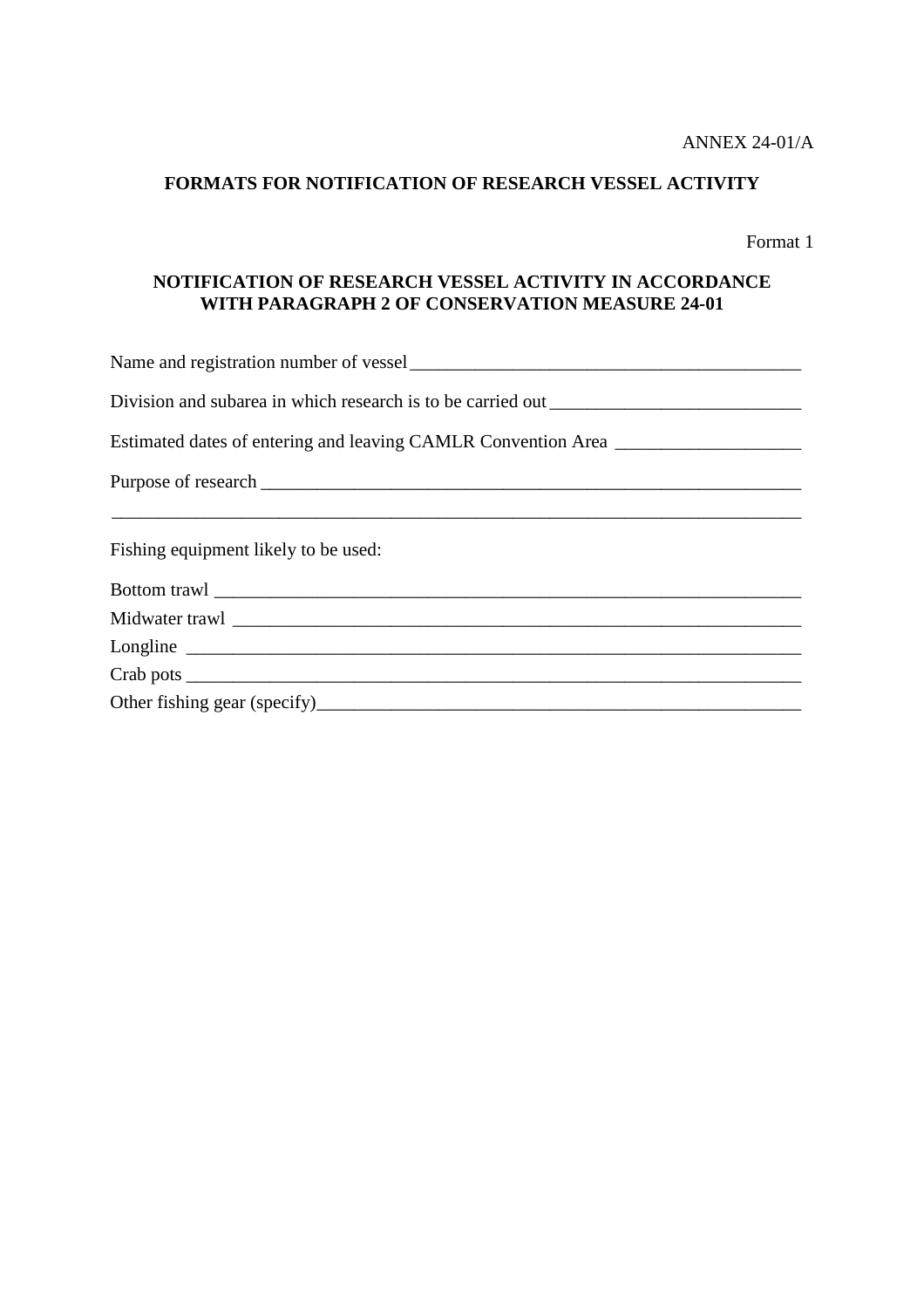### **FORMAT FOR REPORTING FINFISH RESEARCH PROPOSALS SUBMITTED IN ACCORDANCE WITH PARAGRAPH 3 OF CONSERVATION MEASURE 24-01 AND PARAGRAPH 6(iii) OF CONSERVATION MEASURE 21-02**

| Category                                             | Information                                                                                                                                                                                                                                                                                                                                                                                                                                                                                                                                                                                                                                                                                                                                                                                                                                                                                                                                                      |
|------------------------------------------------------|------------------------------------------------------------------------------------------------------------------------------------------------------------------------------------------------------------------------------------------------------------------------------------------------------------------------------------------------------------------------------------------------------------------------------------------------------------------------------------------------------------------------------------------------------------------------------------------------------------------------------------------------------------------------------------------------------------------------------------------------------------------------------------------------------------------------------------------------------------------------------------------------------------------------------------------------------------------|
| 1. Main objective                                    | (a) Objectives for the research and why it is a priority for CCAMLR.<br>(b) Detailed description of how the proposed research will meet the objectives,<br>including annual research goals (where applicable).<br>(c) Rationale for research, including relevant existing information on the target<br>species from this region, and information from other fisheries in the region or<br>similar fisheries elsewhere.                                                                                                                                                                                                                                                                                                                                                                                                                                                                                                                                           |
| 2. Fishery operations                                | (a) Fishing Member<br>(b) Vessel to be used:<br>Vessel name<br>$\bullet$<br>Vessel owner<br>$\bullet$<br>Vessel type (research or commercial vessel)<br>Port of registration and registration number<br>Radio call sign<br>$\bullet$<br>Overall length and tonnage<br>$\bullet$<br>Equipment used for determining position<br>Fishing capacity<br>$\bullet$<br>Fishing processing and storage capacity.<br>$\bullet$<br>(c) Target species<br>(d) Fishing or acoustic gear to be used:<br>Trawl type, mesh shape and size<br>Longline type<br>Other sampling gear<br>$\bullet$<br>Type of acoustic gear and frequency.<br>(e) Fishing regions (divisions, subareas and SSRUs) and geographical boundaries<br>(f) Estimated dates of entering and leaving the CAMLR Convention Area.                                                                                                                                                                              |
| 3. Survey design,<br>data collection and<br>analysis | (a) Research survey/fishing design (description and rationale):<br>Spatial arrangements or maps of stations/hauls (e.g. randomised or gridded)<br>$\bullet$<br>Stratification according to e.g. depth or fish density<br>Calibration/standardisation of sampling gear<br>Proposed number and duration of stations/hauls<br>$\bullet$<br>Tagging rates and other performance metrics such as tag overlap statistics for<br>tagging programs<br>• Other requirements.<br>(b) Data collection: Types and sample size or quantities of catch, effort and related<br>biological, ecological and environmental data (e.g. sample size by location/haul).<br>(c) Method for data analysis to achieve the objective in 1(a).<br>(d) How and when will the data meet the objectives of the research (e.g. lead to a<br>robust estimate of stock status and precautionary catch limits). Include evidence<br>that the proposed methods are highly likely to be successful. |
| 4. Proposed catch<br>limits                          | (a) Proposed catch limits and justification. (Note that the catch limits should be at a<br>level not substantially above that necessary to obtain the information specified in<br>the Research Plans and required to meet the objectives of the proposed research.)                                                                                                                                                                                                                                                                                                                                                                                                                                                                                                                                                                                                                                                                                              |

(continued)